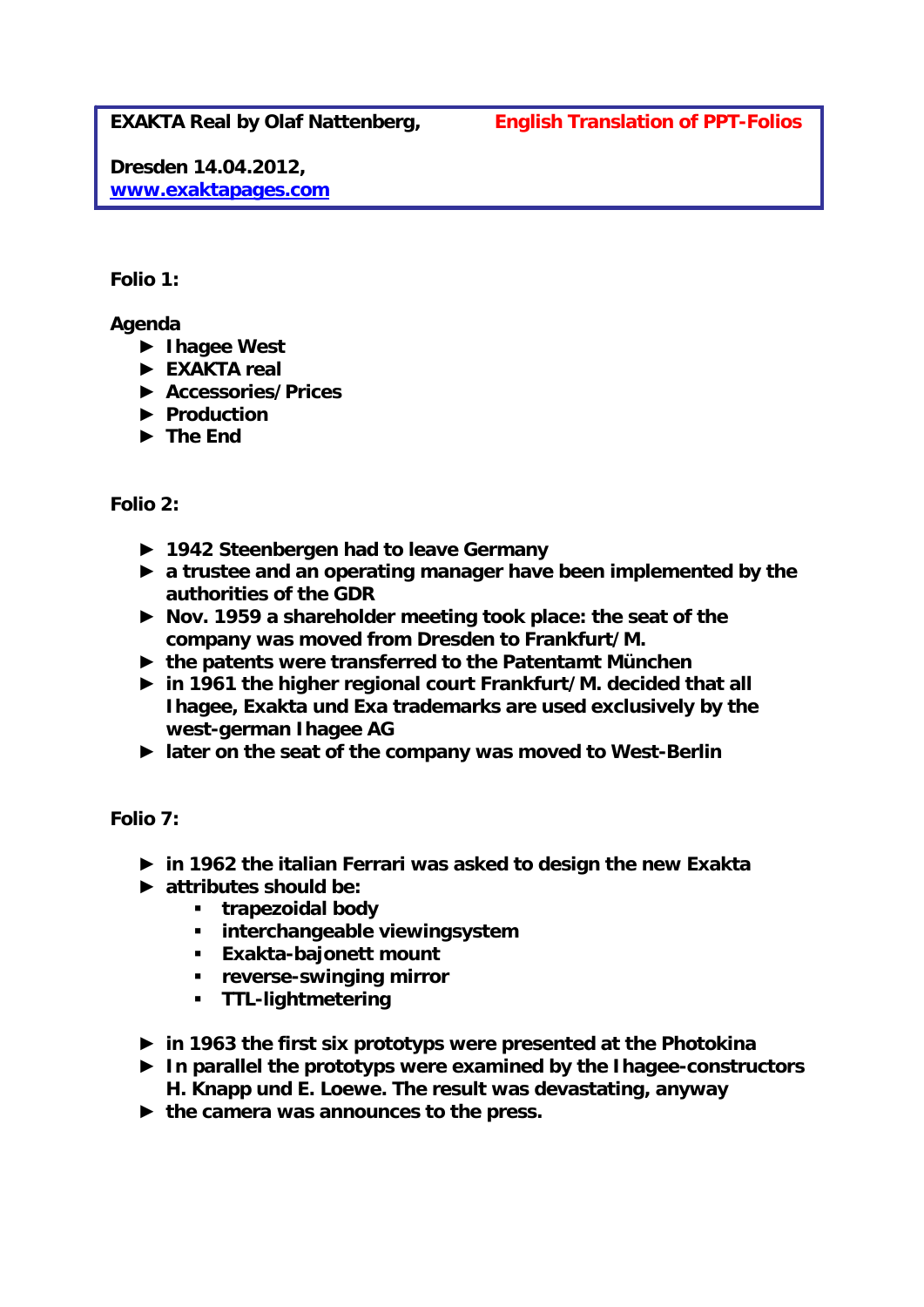*Folio 8:* 

- ► **on 3. July 1966 the EXAKTA real was presented to public at a pressconference at the new location of the company at West-Berlin**
- ► **in the meantime Helmut Knapp reconstructed the camera**
- ► **the serial production started at the new location Koloniestrasse 133- 135, West-Berlin with ca. 70 specially skilled employes**

*Folio 17:* 

- ► **interchangeable viewingsystem**
- ► **interchangeable lenses (Schacht, Schneider etc.)**
- ► **adapter for useage of the "old" Exakta-Lenses**
- ► **reverse-swinging mirror**
- ► **horizontal moving rubber cloth shutter from right to left**
- ► **shutterspeeds B, T, 2 s. up to 1/1000 s**
- ► **self timer up to 15 s**
- ► **two shutter releases:** 
	- **-** left for the "old" Exakta lenses with outside automatically **diaphragm**
	- **right für EXAKTA real lenses with internal automatically spring diaphragm**
- ► **shutter release lock right**

*Folio 18:* 

- ► **X- and M-flashsynchronisations (synchrospeed 1/40 s)**
- ► **accessoryshoe is a "coldshoe"**
- ► **picturecount integrated in the fast forward lever (manual reset)**
- ► **filreminder integrated in the rewindbutton (DIN and ASA)**
- ► **mount of the Exakta real differs form the one of the Exakta Varex**
- ► **prism viewfinder with integrated TTL-lightmetering was already announced in 1966, but never produced**
- ► **the EXAKTA real weight 860 g and has the following meassurements: 150 x 53 x 90 mm**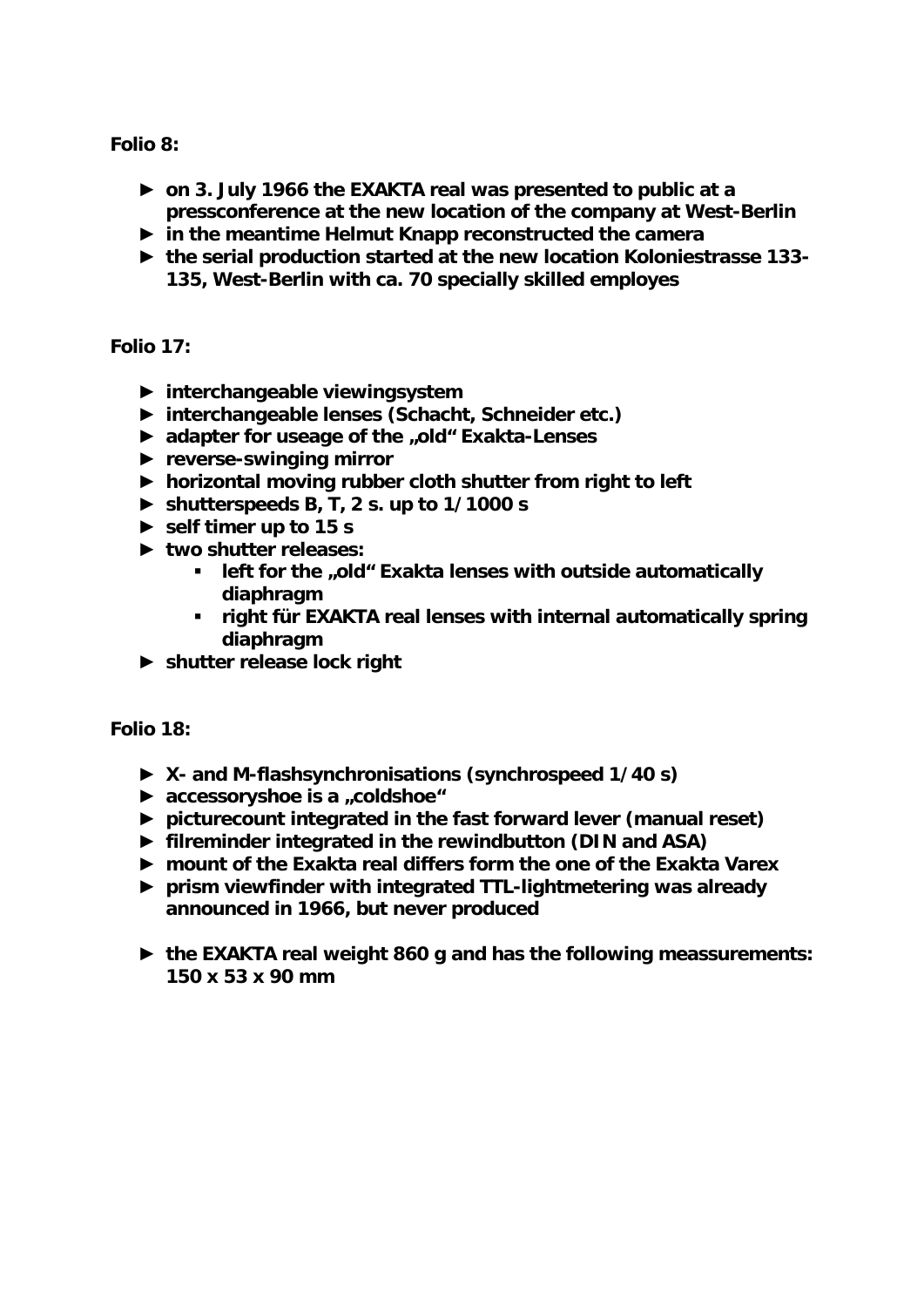*Folio 19:* 

- ► Concerning the question of the magazine "Der Fotohändler" during **the presentation of the camera in 1966, why the old bayonett mount was not used anymore, the constructor Helmut Knapp answered:** 
	- *"For the EXAKTA real a lens aperture was chosen to ensure that using long-focus lenses, the full honors of the image field may be utilized. Relative to the Exakta Varex the mirror was increased by 4 mm to allow a better illumination of the ground glass screen image. In addition, we have created a new mirror guidance in order to use wide angle lenses about 20 - 21 mm focal length."*

*Folio 30:* 

► **toolbuilding** 

*Folio 31:* 

► **toolbuilding** 

*Folio 32:* 

► **testmachine** 

*Folio 33:* 

► **machine room** 

*Folio 34:* 

► **millingmachine room** 

*Folio 35:* 

► **machine room** 

*Folio 36:* 

► **premontage**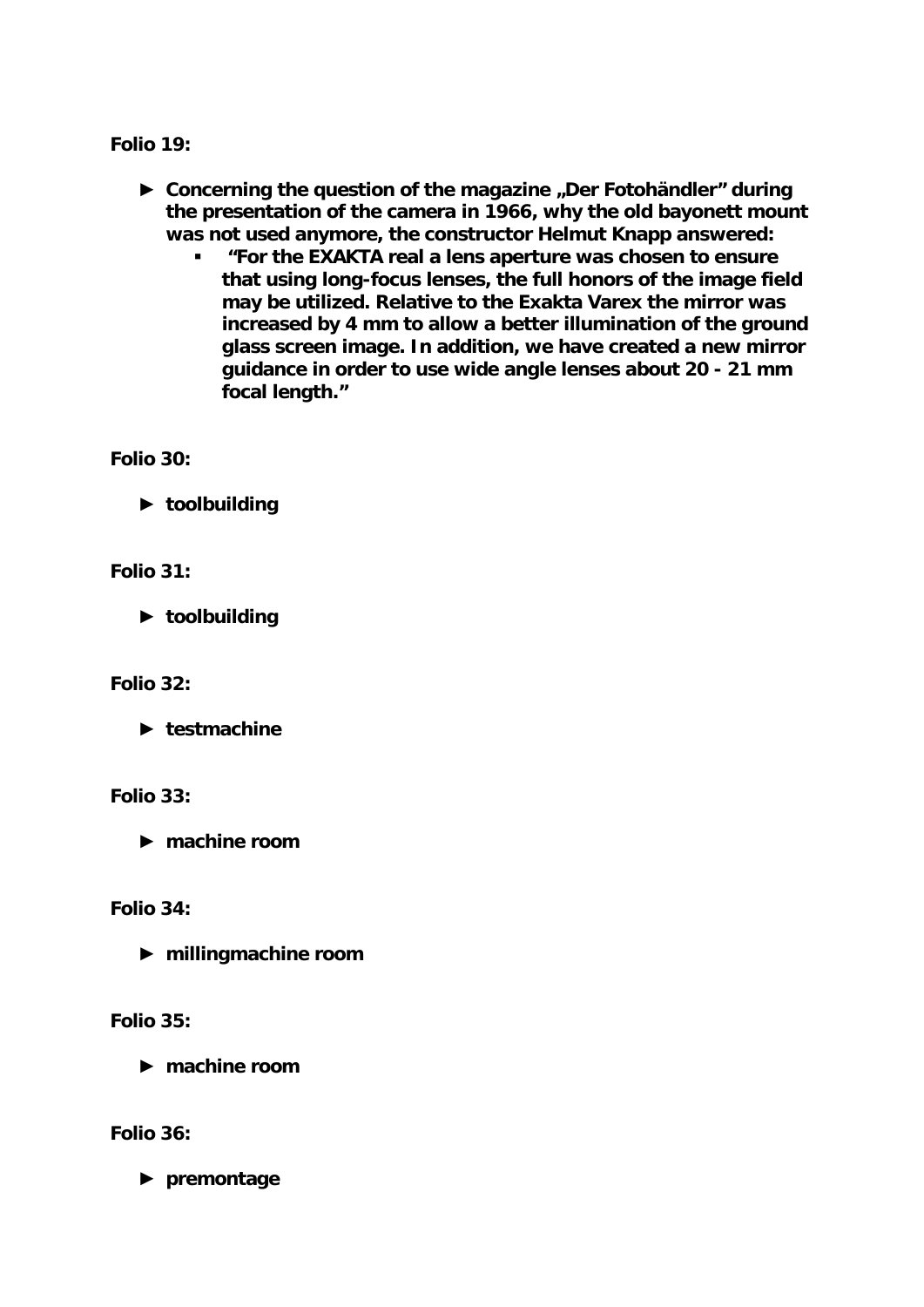*Folio 37:* 

► **machine room** 

*Folio 38:* 

- ► **because of an economical difficulties and the upcomming japanese camera industry the production of the EXAKTA real was already terminated within the first year**
- ► **there were heavy disagreements between the technical director Wiedemann and the economic chief Salje:** 
	- *"Wiedemann drove the car directly into bancrupcy",* **said Knapp retroactively (1998)**
- ► **director Wiedemann was discarded!**
- ► **constructor Knapp moved to Rollei in Braunschweig**
- ► **the member of the board Salje hanged himself in the bureau of construction**

*Folio 39:* 

- ► **important data:** 
	- **presentation of the first prototyps: April 1963**
	- **production: 1. Juli 1966 April 1967**
	- **known serial nummbers: 504 1320**
	- **number of production: ca. 1.000 pieces (including 150 in black)**
- ► **The EXAKTA real was the first and the only Exakta produced in Western Germany.**

*Folio 40:* 

- ► **up to the 80s Ihagee West distributed only cameras produced in Japan**
- ► **they were production orders for Cosina, Petri and later Topcon**
- ► **In 1996 the Offene Handelsgesellschaft Ihagee Kamerawerke Steenbergen & Co 1941 founded by the dutch Johan Steenbergen was dissolved because of a lack of capital**